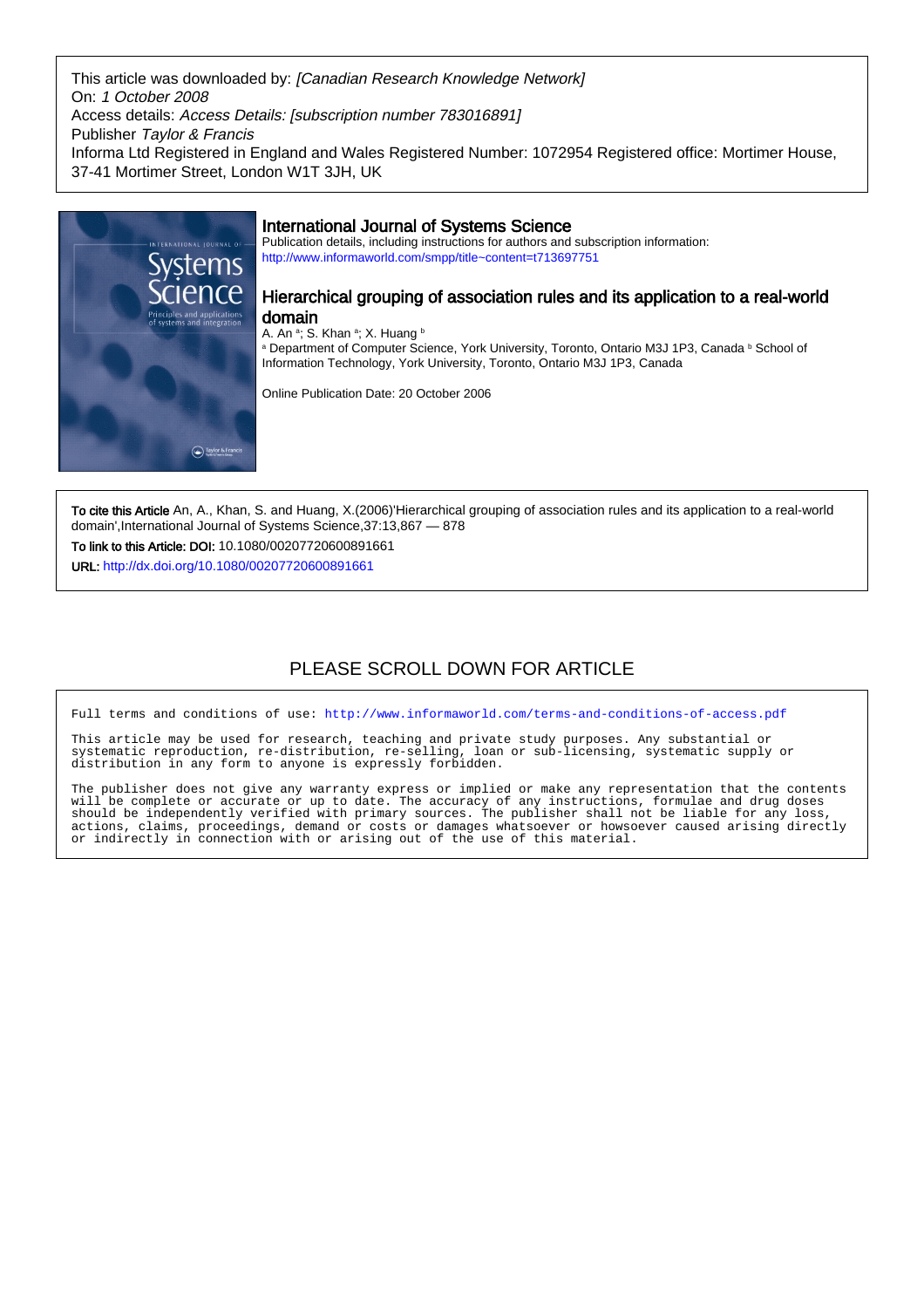# Hierarchical grouping of association rules and its application to a real-world domain

A. AN\*†, S. KHAN† and X. HUANG‡

{Department of Computer Science, York University, Toronto, Ontario, M3J 1P3, Canada zSchool of Information Technology, York University, Toronto, Ontario, M3J 1P3, Canada

(Received 4 September 2005; in final form 9 April 2006)

One common problem in association rule mining is that often a very large number of rules are generated from the database. The sheer volume of these rules makes it difficult, if not impossible, for human users to analyze and make use of the rules. In this article, we propose two algorithms for grouping and summarizing association rules. The first algorithm recursively groups rules according to the structure of the rules and generates a tree of clusters as a result. The second algorithm groups the rules according to the semantic distance between the rules by making use of a semantic tree-structured network of items. We propose an algorithm for automatically tagging the semantic network so that the rules can be represented as directed line segments in a two-dimensional space and can then be grouped according to the distance between line segments. We also present an application of the two algorithms, in which the proposed algorithms are evaluated. The results show that our grouping methods are effective and produce good grouping results.

Keywords: Data-mining; Real-world application; Grouping association rules

#### 1. Introduction

The problem of association rule mining that discovers an interesting class of database regularities was first introduced in Agrawal et al. (1993). Today, a variety of efficient association rule mining algorithms exist (Agrawal and Srikant (1994), Han et al. (2000) and Savasere *et al.* (1995)). However, these algorithms often produce considerable amounts of rules or patterns and create another data-mining problem. The amount of rules produced by the algorithms is often so huge that it is virtually impossible for human users to analyze these rules in order to identify useful ones. Some solutions have been proposed to overcome this problem. One line of research is constraint-based data-mining, in which only patterns that satisfy certain constraints

are generated. For example, Srikant et al. (1997) integrated user-specified constraints that are boolean expressions over the presence or absence of items into candidate generation process of the a priori algorithm. Pei *et al.* (2001) incorporated constraints into the frequent pattern generation process of the FP-tree algorithm. These constraint-based mining algorithms not only reduce the number of generated rules, but also speed up the algorithm dramatically. Another way to reduce the number of discovered patterns is to postprune rules according to rule structures or statistical tests. Shah et al. (1999) proposed a set of pruning rules to eliminate structurally and semantically redundant rules from the set of mined patterns. Toivonen et al. (1995) computed a subset of rules, called a structural rule cover, to reduce the number of rules and further grouped the rules in the cover using clustering. Cristofor and Simovici (2002) defined another type \*Corresponding author. Email: aan@cs.yorku.ca of rule cover, called informative cover, to group and

International Journal of Systems Science ISSN 0020–7721 print/ISSN 1464–5319 online 2006 Taylor & Francis http://www.tandf.co.uk/journals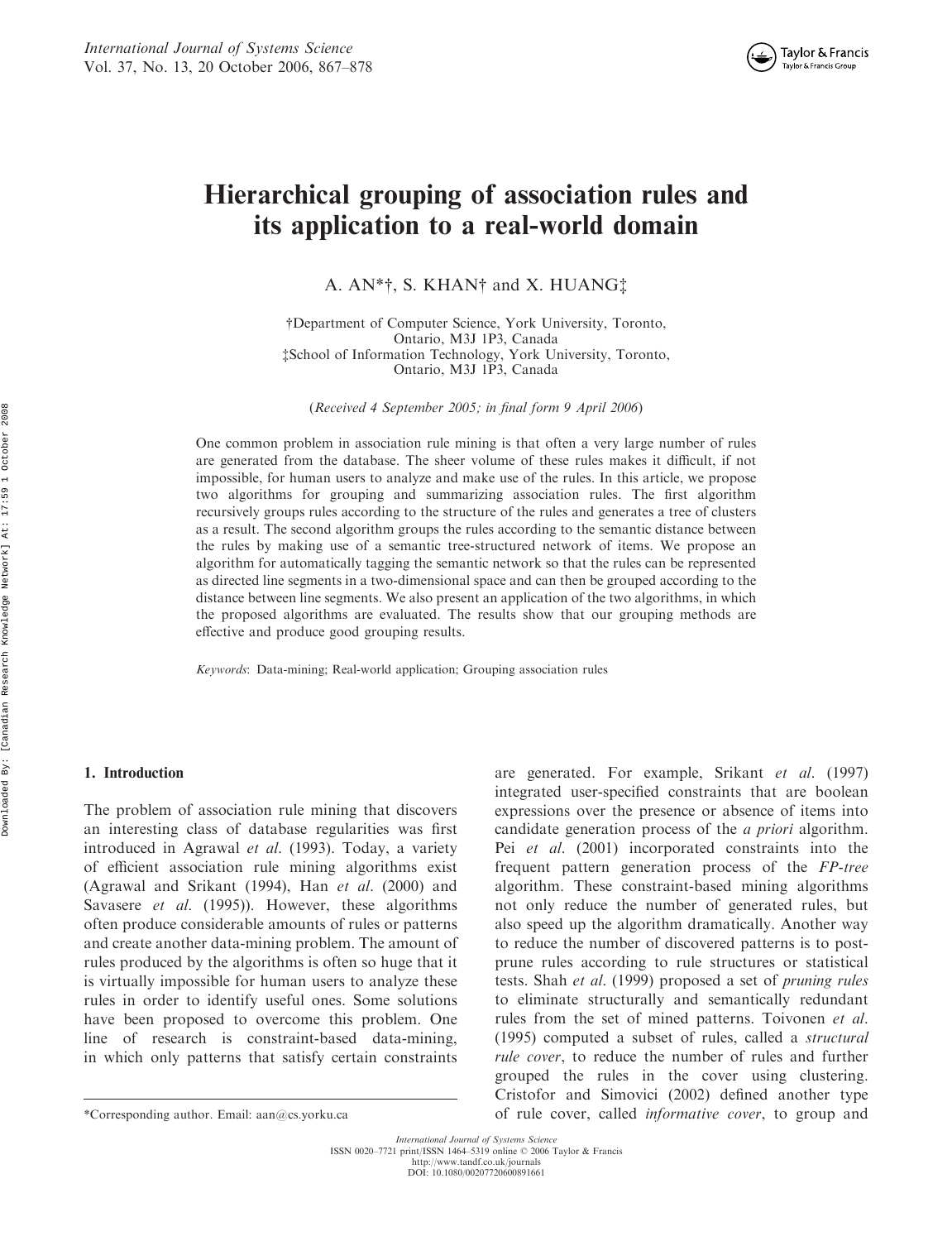summarize related rules. Liu *et al.* (1999) applied the  $\chi^2$ test to remove insignificant associations and then found a subset of unpruned rules, called direction setting rules, to form a summary of the discovered association rules. To prune uninteresting rules, researchers have used different measures of interestingness to assess the significance of a rule. For example, Piatetsky-Shapiro (1991) proposed to use a measure, called RI (Rule Interestingness), to measure the interestingness of a rule. Tan and Kumar (2000) defined a measure, called IS, derived from statistical correlation between the antecedent and consequent of a rule. Blanchard et al. (2005) used information-theoretic measures to assess association rule interestingness. Hilderman and Hamilton (1999) gave a survey of various interestingness measures used for association rules. By ranking the discovered rules according to their degree of interestingness, only interesting rules are presented and noninteresting ones are pruned.

In our previous work (Huang et al. 2002), we conducted an empirical study on learning association rules from a Web log data set. A huge number (tens of thousands or millions) of rules are generated and many of them are not interesting. To reduce the number of rules and identify the interesting ones, we applied some pruning rules proposed in Shah et al. (1999) to remove some structurally or semantically redundant rules, and used some statistical interestingness measures to identify interesting rules. However, the number of interesting rules resulting from these two steps is still large. Further organization or grouping of rules is necessary in order for human users to digest and make use of the rules. In this article, we propose two algorithms for grouping association rules. The algorithms can take as input, the rules resulting from other rule-pruning methods and further group the rules into clusters according to some criteria. The first algorithm, called the objective grouping algorithm (the OG algorithm), is based on the concept of rule covers of rules and groups the rules according to the syntactic structure of the rules. The second algorithm, referred to as the subjective grouping algorithm (the SG algorithm), incorporates domain knowledge and groups the rules according to the semantic information of the objects in the rules. Both algorithms group similar rules together and thus provide users with a high-level overview of the rules and with the capability of the exploratory top–down analysis of the rules, which helps the user to better understand the rules.

The article is organized as follows: in section 2, we give a literature review on the topic of grouping association rules: in section 3 and 4, we give the necessary details of the proposed algorithms, the objective grouping algorithm and the subjective grouping algorithm, respectively: section 5 presents an

application in which we empirically evaluate the two proposed algorithms and we conclude the article in section 6.

## 2. Related work

One of the first approaches to clustering association rules was presented in Lent et al. (1997), where discovered rules in the 2D space are clustered using heuristic methods based on geometric properties of 2D grids. The problem of the approach is that it is limited to only the rules with two fixed attributes in their antecedents. Another approach presented in Wang et al. (1998) considers association rules with any number of numeric and categorical attributes in their bodies, and groups rules with similar structures by merging adjacent intervals of numeric values in a bottom-up manner. The approach lifts the 2D restriction, but grouping is only based on numeric attributes.

Toivonen et al. (1995) presented another approach to grouping association rules, in which rules are grouped into clusters according to a distance measure. In their approach, the distance between two association rules is defined as the number of transactions on which the two rules differ. A limitation of this approach is that rules that belong to the same cluster may have substantially different structures, and thus it is difficult to describe the rule cluster to the user. Adomavicius and Tuzhilin (2001) described another similarity-based approach to grouping association rules. In their approach, the similarity measure is based on the concept of attribute hierarchies. The attribute hierarchy is a tree structure provided by the human expert. The leaves of the tree consist of all the attributes of the data set and the non-leaf nodes in the tree are specified by the human expert and are obtained by combining several lower-level nodes into one parent node. By specifying a rule aggregation level, the rules are generalized using the non-leaf nodes at the aggregation level, and the rules with the same aggregated rule are grouped together. The benefit of this approach is that each group can be described by the aggregated rule. However, this approach requires the intensive user interaction during the grouping process. The user must specify the aggregation level. When the attribute hierarchy is huge, the user may not have a clear idea about what would be the appropriate aggregation level.

In the next two sections, we present two association rule-clustering algorithms. The two algorithms require little intervention from the user during the rulegrouping process and result in clusters that are descriptive. The algorithms can be applied to association rules that are derived from a database containing a large number of different items or attributes.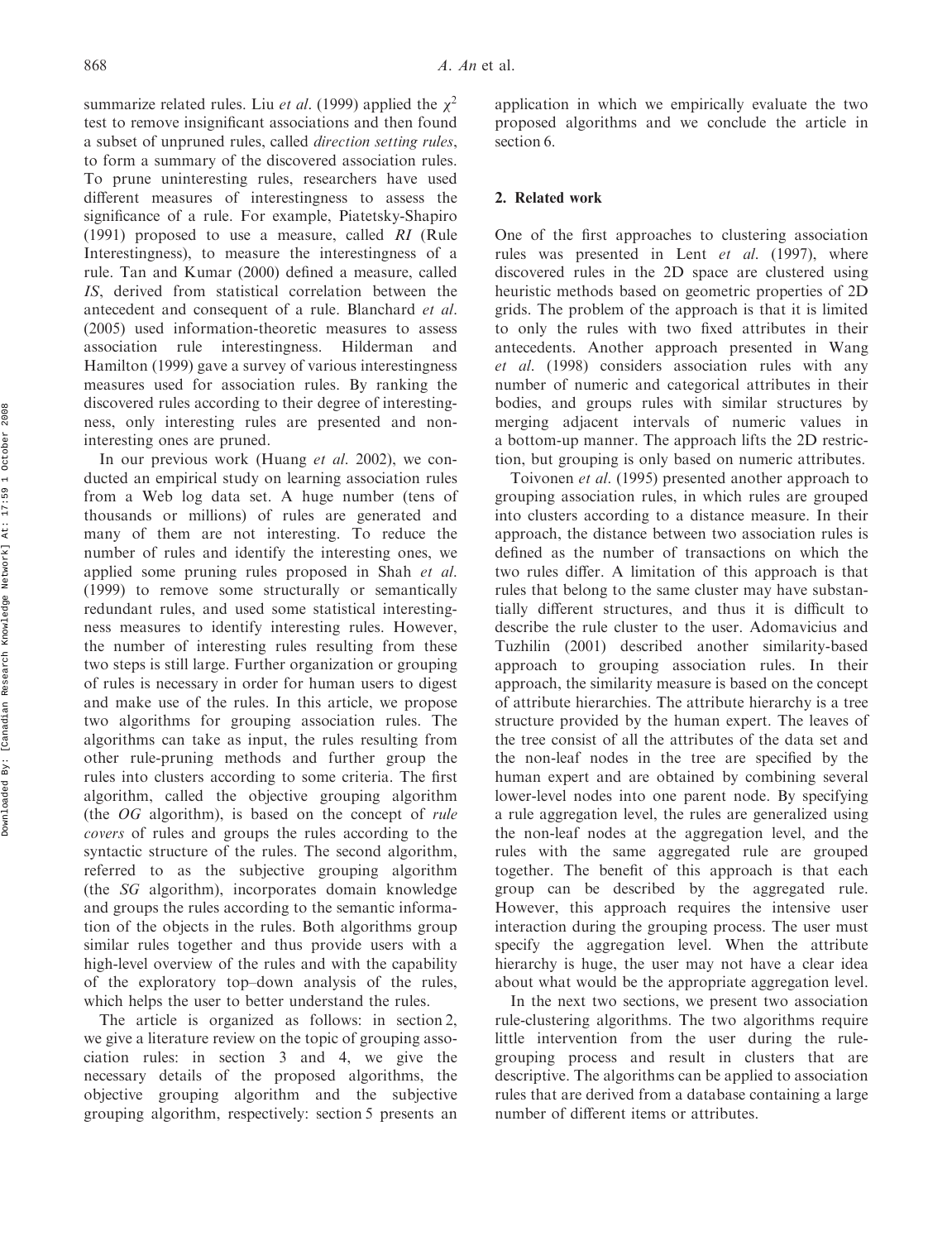## 3. Grouping rules: an objective approach

The first algorithm that we present groups association rules according to only the structure of the rules (without domain knowledge or user interaction), and is therefore called the objective grouping (OG) algorithm. In the absence of any domain knowledge, a reasonable way to cluster rules is to group together those rules that share an item in the antecedent and an item in the consequent. We use this idea in the OG algorithm to group rules. Next, we first formally define some concepts used in the algorithm and then describe the algorithm.

## 3.1 Definitions

Let  $I$  be a set of all items in a domain and  $D$  be a set of transactions over  $I$ . A transaction is a subset of  $I$ . The association rule is an implication of the form  $A \rightarrow B$ , where  $A \subseteq I$ ,  $B \subseteq I$ , and  $A \cap B = \emptyset$ . The rule holds on the transaction set  $D$  with support  $s$  and confidence  $c$ if s% of the transactions in D contains  $A \cup B$ , and  $c\%$ of the transactions that contain  $A$  also contain  $B$ .  $A$  is called the antecedent of the rule and  $B$  is called the consequent of the rule.

Let R be a set of association rules over I. Let  $a, b \in I$ and  $\rho = \{a\} \rightarrow \{b\}$ . Note that  $\rho$  may or may not be in R. The *cover* of  $\rho$  in R, *cover*<sub>R</sub> $(\rho)$ , is defined as†

$$
cover_R(\rho) = \{ r \in R | r = A \rightarrow B, a \in A, b \in B \}.
$$

Intuitively,  $cover_R(\rho)$  contains all the rules in R that have  $a$  in their antecedent and  $b$  in their consequent. Again, note that  $\rho \notin cover_R(\rho)$  when  $\rho \notin R$ . The seed rule of the cover of  $\rho$  in R is defined to be  $\rho$ . The size of the cover of  $\rho$  in R, size<sub>R</sub> $(\rho)$ , is the number of rules in *cover*<sub>R</sub> $(\rho)$ , i.e., *size*<sub>R</sub> $(\rho) = |cover_R(\rho)|$ , where |X| is the cardinality of the set X.

Using these concepts, we next present our OG algorithm.

## 3.2 The objective grouping algorithm

The basic idea of the OG algorithm is to recursively group rules with common items in their antecedents and consequents until some criteria are satisfied. The result of the algorithm is a tree-structured hierarchy of clusters, in which each leaf node is a rule and each non-leaf node is a cluster that contains all the rules in its children. In addition, each cluster has a unique label or group name, which is the ancestor rule of the cluster. For example, given a set of association rules



Figure 1. A sample output of the OG algorithm.

 ${ab \rightarrow cd, bcd \rightarrow ae, abe \rightarrow d, ac \rightarrow d, b \rightarrow a, d \rightarrow c},$ the OG algorithm can generate a tree of clusters shown in figure 1, where non-leaf nodes denote clusters. For example, the node labeled  $ab \rightarrow d$  denotes the cluster that contains all the rules with  $a$  and  $b$  in its antecedent and d in its consequent. The cluster that has 'other' in its label means that it is the remaining set by taking out the rules in its siblings from its parent.

The OG algorithm is a recursive algorithm. Given a set of association rules  $R$ , in each step the OG algorithm searches for a seed rule  $\rho$  whose cover has the largest size in  $R$  and then groups the rules in the cover of  $\rho$ . We allow both the cases in which  $\rho$  may or may not be in R. The algorithm is presented in figure 2.

The OG algorithm takes four inputs, which are a set of items  $(I)$ , a set of association rules over  $I(R)$ , an integer that denotes the maximum number of rules in a group or cluster (threshold) and an integer that denotes the depth of recursive call (depth). The depth parameter should be 1 when the algorithm is first called. The algorithm works as follows. As long as the number of ungrouped rules is greater than a certain predefined limit<sub>1</sub>, it tries to group the rules in the following manner. First, it searches for a seed rule  $\rho$ (with single item antecedent and single item consequent) that has the *depth*'th largest size of cover in  $R$  by enumerating over all possible combinations. Here, rather than considering the largest cover, we search for the *depth*'th largest cover to avoid grouping items using the same seed rule over and over again, in a recursive call. The reason behind this is that we have already classified the largest cover into one group in one of the upper levels of recursion. After a seed rule  $\rho$  is selected, the cover of  $\rho$  in R is computed and all the rules in the cover are grouped into a single cluster, labeled as group  $\rho$ .

Next, if cover<sub>R</sub> $(\rho)$  has more than threshold elements, we recursively group them. To reduce the complexity

 $\ddagger$ In the algorithm, we reuse the *threshold* to define this limit. Another threshold can be used for this purpose.

<sup>{</sup>Our definitions of over and seed rule are recast from the definitions of coverage list and ancestor rule in Sahar (1999).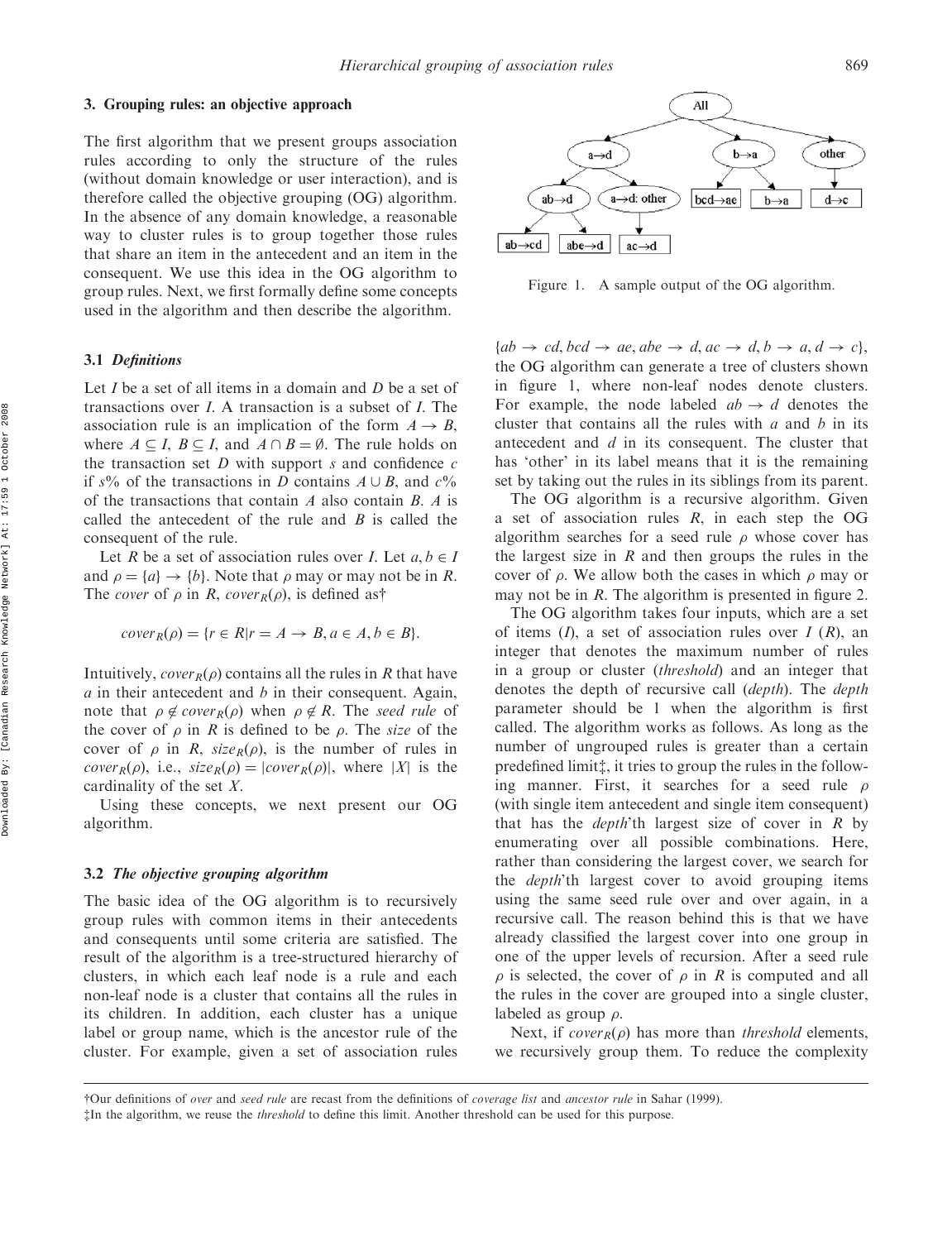## Algorithm: Objective\_Grouping

**Input:**  $I =$  a set of items;

 $R =$  a set of association rules over I:

 $threshold =$  an integer denoting the maximum number of

rules in a group;

 $depth =$  an integer that denotes the depth of recursive call.

**Output:** Output=the grouped version of  $R$ .

#### Begin

|      | $(1)$ Output $\leftarrow \emptyset$ ;                                              |
|------|------------------------------------------------------------------------------------|
|      | (2) While $ R  > threshold$ Begin                                                  |
| (3)  | For $i=1$ to $ I $                                                                 |
| (4)  | For $j = 1$ to $ I $                                                               |
| (5)  | $count_{i,j} = 0;$                                                                 |
| (6)  | For $i = 1$ to $ R $                                                               |
| (7)  | For each item $a$ in the antecedent                                                |
| (8)  | For each item $b$ in the consequent                                                |
| (9)  | $count_{a,b} \leftarrow count_{a,b} + 1;$                                          |
| (10) | If the <i>depth</i> 'th largest $count_{a,b} = 0$ , <b>Return</b> <i>R</i> ;       |
| (11) | $(x, y) \leftarrow$ the index of the <i>depth</i> 'th largest count <sub>a,b</sub> |
| (12) | $\rho \leftarrow \text{rule} \{x\} \rightarrow \{y\};$                             |
| (13) | Compute $cover_R(\rho)$ ;                                                          |
| (14) | Group all the rules in $cover_R(\rho)$ with label "p"                              |
| (15) | If $ cover_R(\rho)  > threshold$ Begin                                             |
| (16) | $I_{\rho} \leftarrow$ all the items appearing in $cover_R(\rho)$ ;                 |
| (17) | $cover_R(\rho) \leftarrow \textbf{Objective\_Grouping}(I_\rho, cover_\rho)$        |
|      | $threshold, depth + 1);$                                                           |
| (18) | End                                                                                |
| (19) | $Output \leftarrow Output \cup cover_R(\rho);$                                     |
| (20) | $R \leftarrow R - cover_R(\rho);$                                                  |
|      | $(21)$ End                                                                         |
|      |                                                                                    |

(22) Group  $R$  with label "other";

(23)  $Output \leftarrow Output \cup other$ :

 $(24)$  Return Output;

End



of the process, when we recursively call the OG algorithm, we reduce the size of the itemset  $I$  by keeping only the items that appear in *cover*<sub> $R$ </sub> $(\rho)$ . For the rest of the rules in R, i.e., for  $R - cover_R(\rho)$ , we repeat this procedure until the number of leftover rules is less than threshold. Finally, we group and label these

leftovers as the 'other' group and terminate the procedure.

Note that the OG algorithm is a greedy algorithm. In each level of recursion, it selects a seed with the locally largest cover, groups the rules in this largest cover together, and removes the rules in the cover from  $R$  to avoid further consideration. Therefore, the sibling clusters (which have the same parent in the final cluster tree) do not overlap. For example, if rule  $\{a, b\} \rightarrow \{c, d\}$  is clustered into, say, group  ${a} \rightarrow {c}$ , it won't be in group  ${b} \rightarrow {d}$  because the first group is larger. This design choice is for the efficiency reason. If efficiency is not an issue, we can easily modify the algorithm to allow overlapping clusters at the same level. The advantage of the OG algorithm is that it produces a hierarchy of clusters by doing recursive grouping. This provides the user the capability to perform top–down analysis of rules. In addition, it groups rules according to only the structure of the rules and thus requires little user intervention.

## 4. Grouping rules: a subjective approach

The OG algorithm does not incorporate domain knowledge. However, domain knowledge can often provide better insight into the discovered rules. In this section, we introduce an algorithm, called the SG algorithm, that makes use of domain knowledge. The algorithm groups the rules according to the semantic distance between the rules. It uses a taxonomy or a special type of semantic network to calculate the distance between two rules. Before we present the SG algorithm, we discuss the structure and properties of the semantic network used by this algorithm.

## 4.1 Labeled semantic network

The domain knowledge used in our SG algorithm is a tagged semantic network, which is a special type of taxonomy or is-a-hierarchy. The semantic network is defined or provided by the domain experts and has the following properties:

- 1. The taxonomy is a tree-like structure. It can contain one or more trees. Each node in a tree represents an object or entity. The upper-level nodes represent generalization of their children while the lower-level nodes are specialization of their parents.
- 2. Both leaf and non-leaf nodes of the taxonomy can be present in the antecedent and the consequent of a rule. This applies to the cases where some items in the rule have been generalized according to the taxonomy (in order to reduce the number of rules). It also applies to some Web mining applications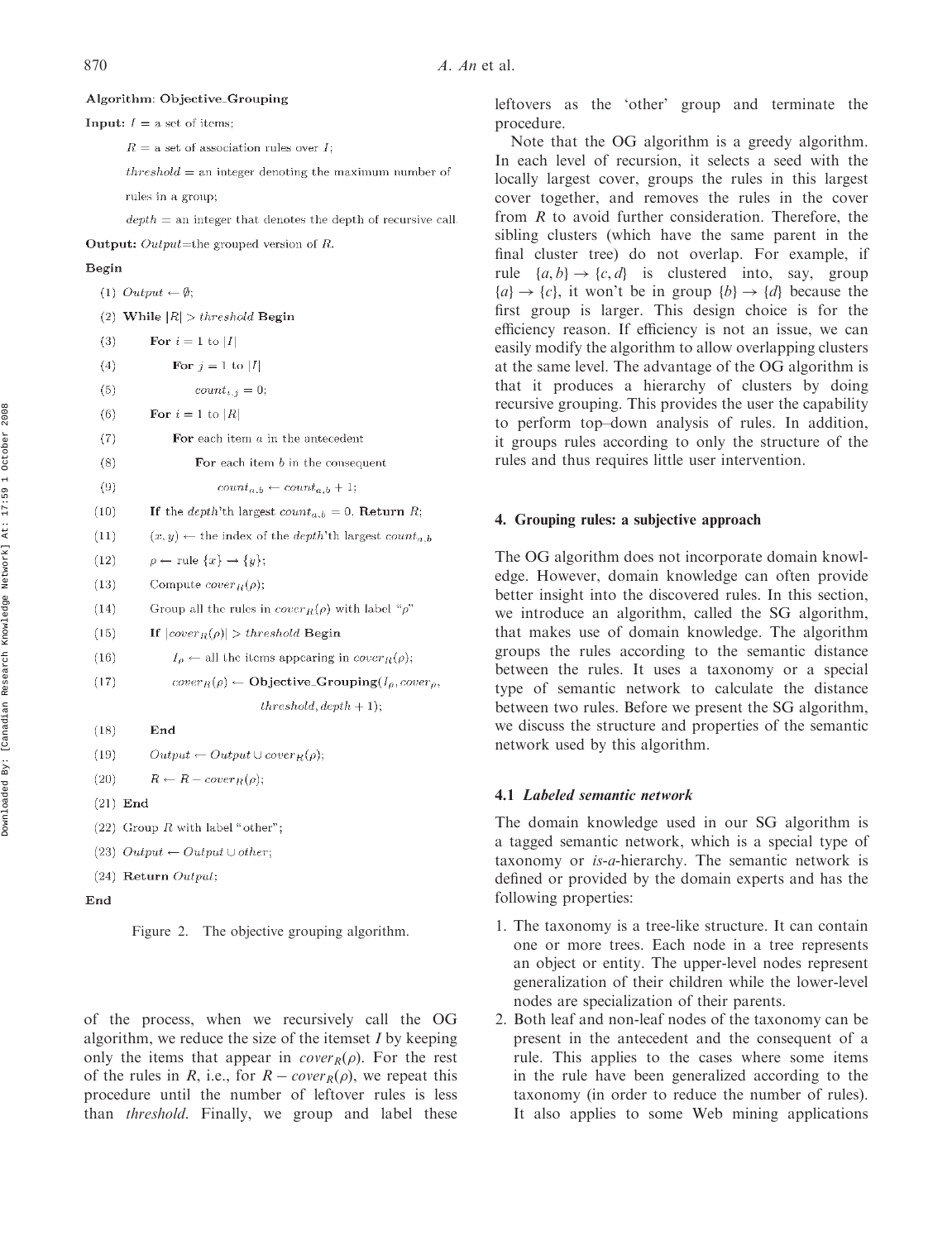

Figure 3. An example of semantic networks.

where rules or patterns involve 'folder' pages that contain links to its children pages.

- 3. Each node of the taxonomy is associated with a pair of numbers, which represents the relative position of the node in the taxonomy. We call this pair of numbers the relative semantic position (RSP) of the node. Generally, if two objects are closer to each other in terms of their semantic distance, the RSPs assigned to them are also closer and vice versa. RSPs can be either specified by the domain experts, or automatically generated by our algorithm.
- 4. A tree in the taxonomy can be an unbalanced tree.

Figure 3 illustrates an example of a taxonomy tree in an electronic store. Next, we describe a procedure to assign an RSP to each node in the taxonomy. Then we explain how the elements of this semantic network can be used to group similar rules.

## 4.2 Assigning relative semantic positions

As we have mentioned previously, a RSP represents the semantic position of the object in the network. Hence, two objects that are semantically closer to each other (e.g., tea and coffee) should be assigned two closer RSPs than two objects that represent two very different concepts (e.g., tea and baseball). A RSP can be assigned in one of the two ways. The first and probably the more accurate but costly method is to take help from a domain expert to assign an RSP to each of the nodes of the tree(s). Unfortunately, this process is highly user-intensive. Moreover, domain experts are often not readily available or are extremely costly. To come around with this problem, we propose a second way that automatically determines an RSP for each node by exploiting the structure of the semantic network. This procedure requires that, at a minimum, the user provide the semantic network as an input.

We define the RSP of a node to consist of two numbers, denoted as (*hpos, vpos*), where *hpos* represents the horizontal position of the node in the tree and vpos represents the vertical position of the node in the tree. We use the level of the node in the tree to represent the vertical position of the node. For example, the vpos for the root of a tree is 1, the vpos for each of the children of the root is 2, and so on. The hpos value is designed to be unique for the node. We use the position of the node in the tree's in-order traversal sequence to represent the hpos of the node. For example, a tree with the *hpos* value for each node is shown in figure 4. The benefit of this method for assigning RSPs is that the tree can be easily visualized using the RSP values in a 2D space. For example, the example tree in figure 4 can be visualized using the RSPs in a 2D space, which is shown figure 5. We later represent association rules in this same space.

Figure 6 describes our algorithm for assigning RSPs for a single tree. If the semantic network is a forest (i.e., it contains multiple trees), we can either make the forest a single tree by adding a root node on top of all the trees, or assign RSPs for each tree individually but with different value ranges. As we can see in figure 6, determining an RSP for each node automatically is a fairly straightforward procedure. The idea is to create a completely balanced tree by adding artificial nodes to the tree, do an in-order traversal of the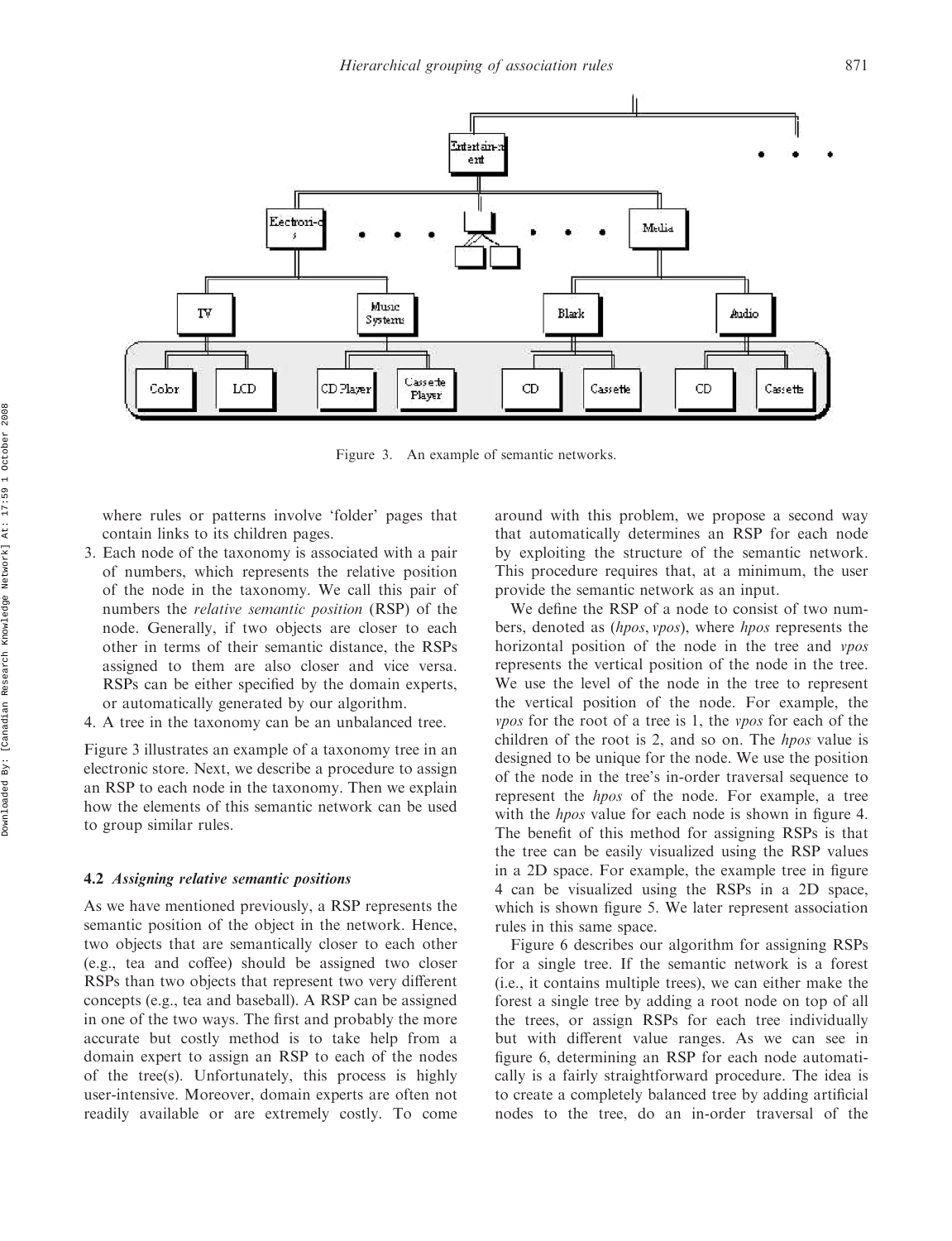

Figure 4. An example tree with *hpos* values.



Figure 5. The example tree visualized using RSPs.

balanced tree, and then remove the artificial nodes. The reason for creating a balanced tree is to maximize the distance between nodes in different subtrees. While creating a balanced tree, we assign 'level' to each node as its vpos value. While performing in-order traversal of the tree, we assign gradually monotonically increasing integers to the nodes of the tree as their hpos values. Figure 7 illustrates an unbalanced tree with its RSPs assigned by our algorithm. Its balanced version of the tree is the one in figure 4. Though we only illustrate the case of binary tree here, this also works for trees where each node can have an arbitrary number of children.

## 4.3 The subjective grouping algorithm

Having discussed a method for assigning an RSP to each node of the taxonomy, we now have our ground set for the SG algorithm. In the SG algorithm, we first use RSPs to represent the objects or items in each association rule. We then calculate the average RSP of all the elements in a rule's antecedent and the average RSP of all the elements in the rule's consequent. The rule is then represented by two mean RSPs. Since each of the two mean RSPs corresponds to a point in a 2D space, the rule can be further represented by a directed line segment (pointing from the antecedent mean to the consequent mean) in the 2D space. For example, consider the following rule described by the RSPs of its objects:  $\{(2, 3), (4, 2)\} \rightarrow \{(9, 4), (10, 3)\}.$  We can represent the rule using the mean RSPs of its antecedent and consequent as  $\{3, 2.5\} \rightarrow \{(9.5, 3.5)\}$  and further depict the rule using a directed line segment, as shown in figure 8.

Once the rules are represented using line segments, the problem of grouping association rules is converted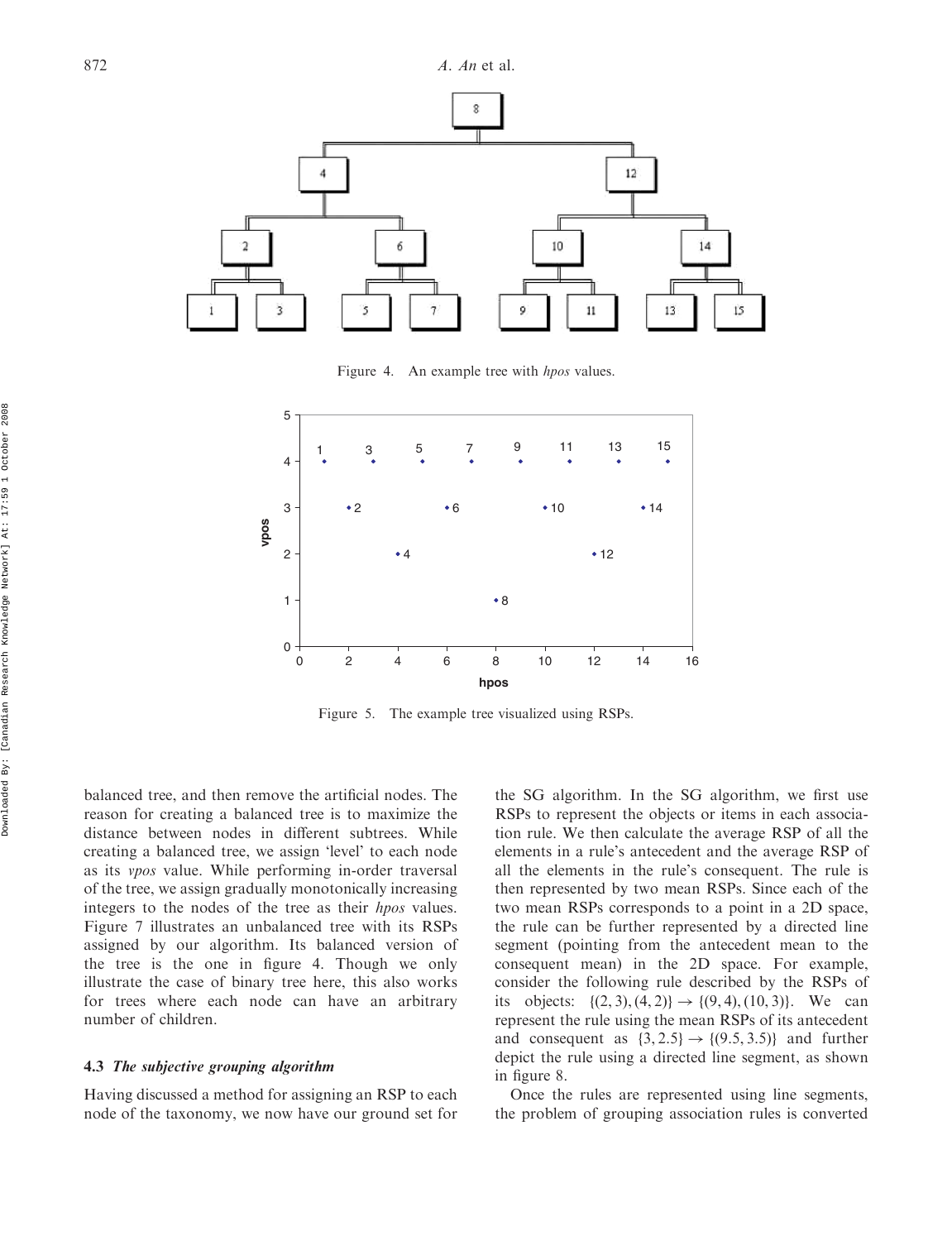#### Algorithm: Relative\_Semantic\_Position

**Input:**  $UT =$  an untagged tree;

 $n = a$  reference number that will be the smallest RSP in the tree.

**Output:**  $TT =$  the tagged version of the same tree.

#### Begin

(1)  $TT \leftarrow$  Introduce artificial nodes to UT to make it a completely balanced tree, and at the same time,

assign the level of each node to its vpos:

- (2)  $TT \leftarrow In-order\_traversal\_RSP(TT, n)$ :
- (3)  $TT \leftarrow$  Remove all artificial nodes from TT;
- $(4)$  Return  $TT$ :

#### End

#### Algorithm: In\_order\_traversal\_RSP

**Input:**  $UBT =$ an untagged balanced tree:

 $n = a$  reference number that will be the smallest RSP in the tree.

Output: the tagged version of the same tree.

#### Begin

|  |  |  | (1) If $UBT$ contains a single node $m$ Begin |  |  |  |  |  |
|--|--|--|-----------------------------------------------|--|--|--|--|--|
|--|--|--|-----------------------------------------------|--|--|--|--|--|

- $(2)$ Assign  $n$  to the *hpos* of node  $m$ :
- $(3)$  $n \leftarrow n + 1$ :
- Return UBT;  $(4)$
- $(5)$  End
- $(6)$  Else Begin
- $(7)$  $k \leftarrow$  number of subtrees of the root;
- $(8)$ For  $i = 0$  to  $k/2$
- $(9)$  $i$ th\_Subtree\_of\_ $UBT \leftarrow$

In\_order\_traversal\_RSP(ith\_Subtree\_of\_UBT, n);

```
(10)Assign n to the hpos for the root;
```

```
(11)n \leftarrow n + 1;
```

```
(12)For i = (k/2) + 1 to k
```

```
(13)i\text{th\_Subtree\_of\_UBT} \gets
```
In\_order\_traversal\_RSP(ith\_Subtree\_of\_ $UBT$ , n);

- Return  $UBT$ :  $(14)$
- $(15)$  End

```
End
```
Figure 6. Algorithms for assigning RSPs.

to the problem of clustering line segments. We can use a standard clustering algorithm to cluster the line segments, and modify the distance function used in the clustering algorithm to measure the distance between two line segments. The objective of clustering line segments



Figure 7. An unbalanced tree with RSP values.



Figure 8. A rule represented by a line segment in the space showing the taxonomy of objects.

in our case is to group segments that are close to each other and have similar length and orientation. For this purpose, we define a distance function that takes into account the angle between the two lines, the distance between the center points of two segments and the difference between the lengths of the two segments. The distance function is defined as:

Distance
$$
(s_1, s_2)
$$
 =  $w_1 \times (1 - cos(s_1, s_2)) + w_2$   
  $\times$  NDist $(c_1, c_2)$  +  $w_3$   
  $\times$  NDiff(length $(s_1)$ , length $(s_2))$ 

where  $s_1$  and  $s_2$  are two line segments,  $cos(s_1, s_2)$  takes the cosine of the angle between  $s_1$  and  $s_2$ ,  $c_1$  and  $c_2$ are the center points of  $s_1$  and  $s_2$ , respectively, NDist $(c_1, c_2)$  represents normalized distance between  $c_1$ and  $c_2$ , NDiff $(x_1, x_2)$  denotes the normalized difference between  $x_1$  and  $x_2$ , length(x) computes the length of segment x, and  $w_1$ ,  $w_2$ , and  $w_3$  are weights representing the relative importance of the three factors.{ Using this distance function, we can group together lines

<sup>{</sup>The values of weights can be adjusted according the application need. In the experiments reported in this article, we assign value 1 to all the three weights, assuming the three factors (the angle between the two lines, the distance between the center points of the two line segments and the difference between the lengths of the segments) are equally important.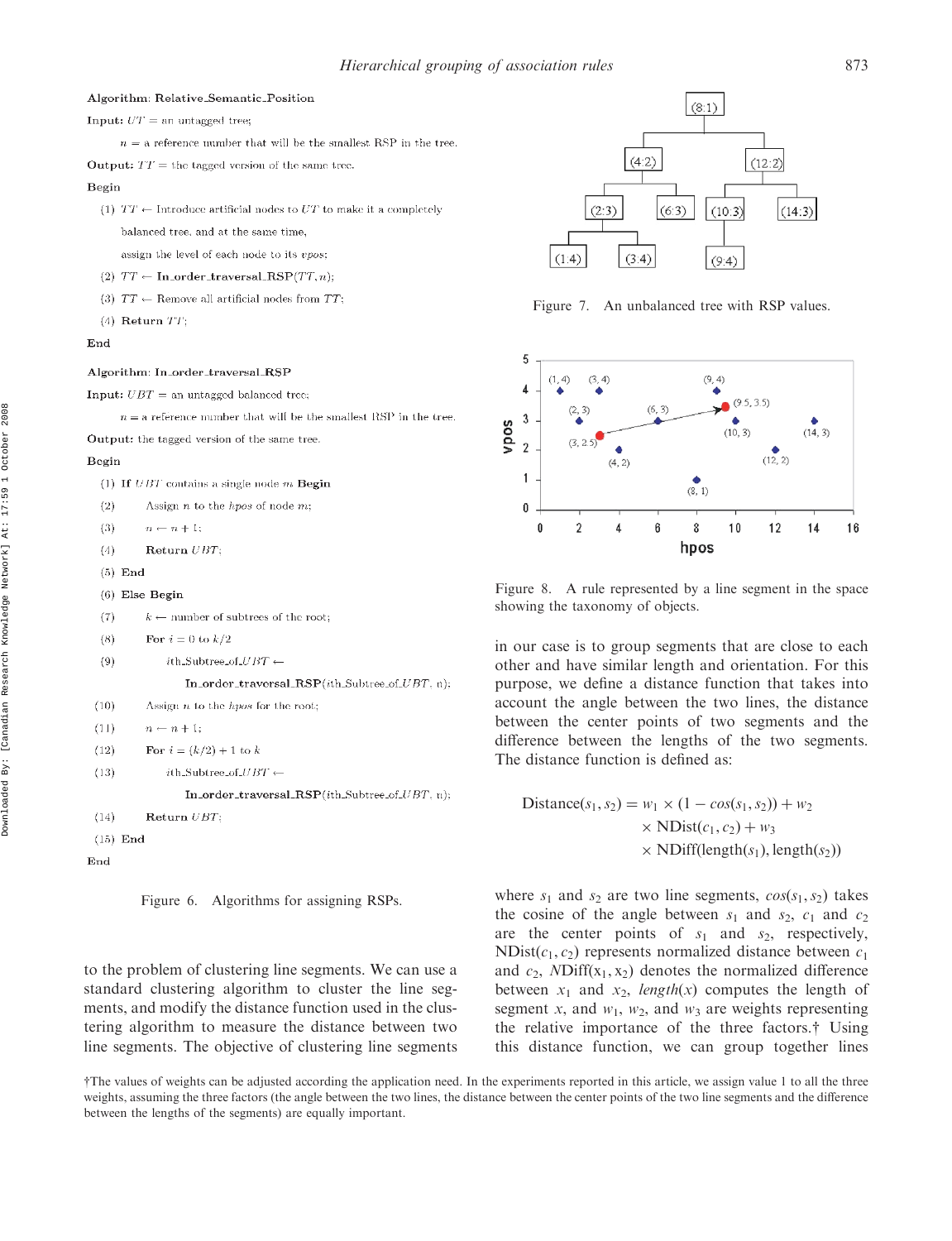

Figure 9. Clustered line segments.

with similar starting points and similar end points. Figure 9 illustrates some possible clusters of rules resulting from the use of this distance function.

The SG algorithm is presented in figure 10. It groups together rules with similar antecedents and similar consequents, and labels each group by the mean RSPs of the rules in the group, which indicate the position of the group in the semantic network. Depending on the clustering method used for grouping line segments, the algorithm can generate a hierarchy of clusters if a hierarchical clustering method is used.

## 5. Evaluation in a real-world application

We have applied the OG and SG algorithms to group association rules discovered in a Web mining application. The data set used in the application is the Web log data produced by a commercial product, named Livelink†. Livelink is a Web-based system that provides automatic management and retrieval of a wide variety of information objects (such as a pdf file, a power point file, a page for a project description, and so on) over an intranet or extranet. The log data set that we used in our experiments describes more than 3,000,000 requests made to a Livelink server from around 5000 users during a period of 2 months. Each request corresponds to a log entry in the log file, which records the information objects being requested, the time the request was made, where the request came from, etc. The objective of our application is to discover interesting Livelink usage patterns so that these patterns can be used to improve the organization of the information managed by Livelink and to test hypotheses about the effects of different design variables on Livelink user behavior.

Input: a tagged tree or forest:

- a set of mined association rules  $R$ :
- **Output:** a set of grouped association rules

#### Begin

- (1) For each rule in  $R$  Begin
- $(2)$ Replace each item in the rule with its RSP:
- Compute the mean of RSPs of all the items in the antecedent of the rule  $(3)$
- Compute the mean of RSPs of all the items in the consequent of the rule  $(4)$
- $(5)$ Add the two means and the rule id as a record in table T
- $(6)$  End
- (7) Call a clustering algorithm to group the line segments (represented by the two means) in  $T$ , using the distance function discussed earlier:
- (8) Label each group with the mean of RSPs in the antecedents and the mean of RSPs in the consequents of the rules in the group;
- (9) Return the grouped association rules:

End

Figure 10. The subjective grouping algorithm.

To extract interesting patterns from the Livelink log data, we applied an association rule-mining algorithm that generates a complete set of association rules satisfying a minimum support and a minimum confidence. Depending on the threshold values, the number of discovered rules varies from a few to billions. If the thresholds are high, the small number of generated rules are obvious patterns which are not interesting to our domain experts. Only when the support threshold is low can interesting rules be generated. However, the total number of rules is huge. For example, for a support threshold of 0.0025 and a confidence threshold of 0.5, 74,565 rules are generated from the association rule-mining program. In order to identify interesting rules and better understand the discovered patterns, we conduct the following steps to post-process the discovered rules:

- 1. identify interesting rules according to an interestingness measure;
- 2. post-prune the rules according to the rule structure;
- 3. grouping the interesting rules using the OG and SG algorithms.

## 5.1 Ranking and post-pruning rules

To identify interesting rules, we use an interestingness measure to assign an interestingness value to each rule and then rank the rules according to the value. The interestingness measure that we use is called MD (Measure of Discrimination), which has been evaluated

{Developed and sold by Open Text Corporation (http://www.opentext.com).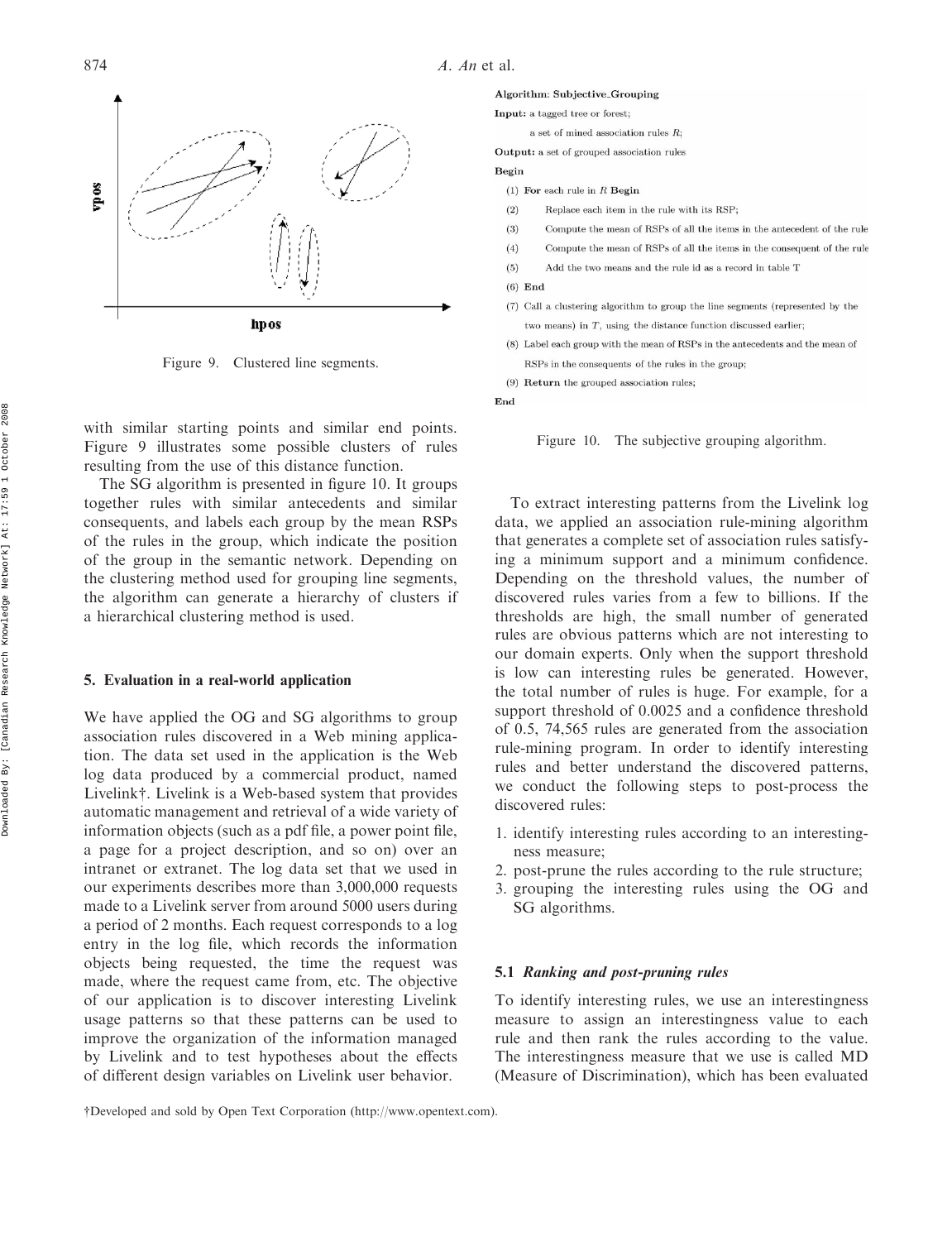to be one of the best measures for ranking association rules in our previous study Huang et al. (2002). Given an association rule  $A \rightarrow B$ , where A and B are a set of items, the MD measure is defined as

$$
MD = \log \frac{P(A|B)(1 - P(A|\overline{B}))}{P(A|\overline{B})(1 - P(A|B))},
$$

where  $P$  denotes probability.

The interestingness measure can help identify interesting rules by putting the interesting rules at the top-ranking list. However, there are many redundant rules in the top-ranking list. By redundant rules we mean that multiple rules contain the same semantic information and hence some of them are redundant. To remove redundant rules, we adopt two pruning rules from Shah et al. (1999) and adapt the rules to use with interestingness measures. Our pruning rules are as follows:

- . Pruning Rule 1: If there are two rules of the form  $A \rightarrow C$  and  $A \wedge B \rightarrow C$ , and the interestingness value of rule  $A \wedge B \rightarrow C$  is not significantly better than rule  $A \rightarrow C$ , then rule  $A \wedge B \rightarrow C$  is redundant and should be pruned.
- . Pruning Rule 2: If there are two rules of the form  $A \rightarrow C_1$  and  $A \rightarrow C_1 \wedge C_2$ , and the interestingness value of rule  $A \rightarrow C_1$  is not significantly better than rule  $A \to C_1 \wedge C_2$ , then rule  $A \to C_1$  is redundant and should be pruned.

A rule  $R_1$  is significantly better than rule  $R_2$  if  $(IV(R_1) - IV(R_2)/IV(R_2)) > 5\%$ , where IV(R<sub>1</sub>) and  $IV(R<sub>2</sub>)$  are the interestingness values for  $R<sub>1</sub>$  and  $R<sub>2</sub>$ , respectively.

The use of pruning rules is effective. The number of rules was reduced significantly as the result of pruning. For example, for the rules generated with the support threshold of 0.0025 and confidence threshold of 0.5, the number of rules was reduced from 74,565 to 997. However, the number of rules is still too large for human users to analyze and understand them. To further reduce the number of rules, we only take the first 100 rules ranked high by the interestingness measure and present them to the domain experts.

## 5.2 Grouping rules

By analyzing the top 100 rules, our domain experts identify that many of these rules have similar structures or close to each other semantically in the context of the taxonomy of the information objects. They suggest that these rules should be grouped and summarized. To achieve this purpose, we applied the OG and SG algorithms to the rules. Next, we present the results from these two algorithms, and compare the results with the grouping result from our domain experts.

**5.2.1 Grouping results by human expert.** Our domain expert groups the 100 rules into 15 groups. The smallest group contains only one rule and the largest group has 26 rules. The distribution of the group size is shown in table 1. As we can see from the table, there are three big groups in the 100 rules and other groups are much smaller. Each of the groups is about a subject and the rules within a group often have information objects in common.

5.2.2 The results of objective grouping. Given a set of association rules, the only input to the OG algorithm that is needed from the user is the maximum number of rules that a cluster can contain. In our experiment, we set this threshold to be two different numbers. The results of these two runs (together with the SG result) are shown in table 2. Each run of the OG algorithm produces a tree of clusters. The table shows the number of levels of the cluster tree, the number of clusters at the lowest non-leaf level<sup>†</sup> (shown in the table as 'No. of clusters'), the number of lowest non-leaf level clusters that are completely the same as a cluster from the expert (No. of compl. cor. clusters) $\ddagger$ and the grouping accuracy.

The grouping accuracy is calculated as follows: for each pair of rules, we know whether they should belong to the same group based on the grouping result from the domain expert. If two rules that should belong to the same group are clustered into the same group or if two rules that should not belong to the same group are clustered into different groups, we call it a 'match'; otherwise, it is a mismatch. The grouping accuracy is defined as

accuracy = 
$$
\frac{\text{Number of matches}}{\text{Total number of rule pairs}}.
$$

The number of rule pairs can be easily calculated based on the number of rules. For example, if we have 100 rules, the number of possible pairs of rules is  $(100 \times 100 - 100)/2 = 4500$ . The number of matches can also be calculated by a program using

<sup>{</sup>The lowest non-leaf level is the level right above leaves. The leaf level contains the rules. For example, the number of lowest non-leaf level clusters in the cluster tree in figure 1 is 4.

zNote that a cluster is not considered to be 'completely correct' even though a single rule is misgrouped or it misses a single rule. This may be a too strict measure.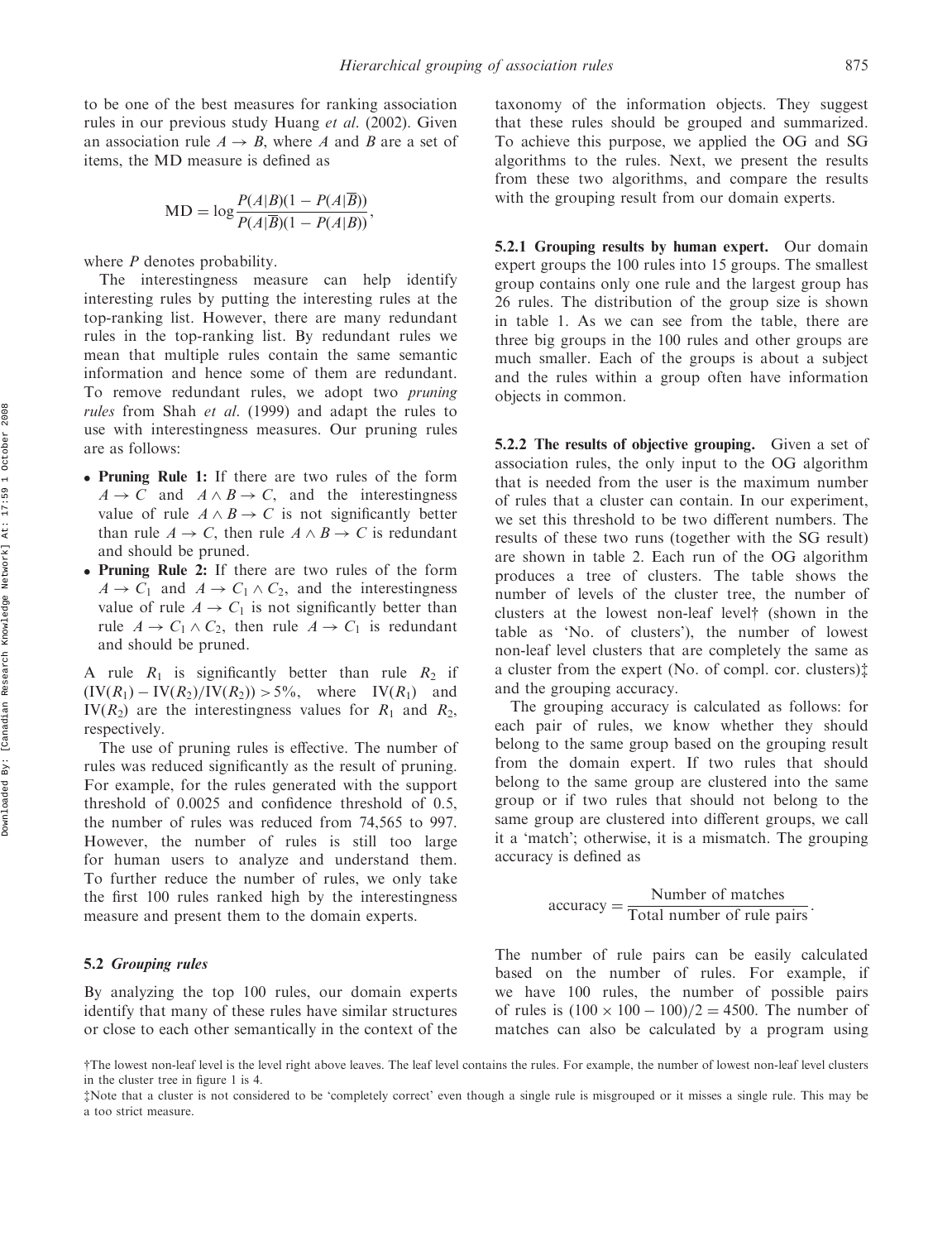Table 1. Size distribution of the groups (from experts).

| Group size              |  | $4 \quad 5$ |  |  |
|-------------------------|--|-------------|--|--|
| No. of groups 4 4 1 1 2 |  |             |  |  |

a triangle matrix. As an example, the number of matches for the OG-1 run is 3655, and thus its grouping accuracy is 81:2%, as shown in the table.

We observe that the two runs of the OG algorithm have different performance in terms of the measures in table 2. This is because the performance is evaluated at the lowest non-leaf level. By setting the threshold (which is the maximum of rules allowed for the lowest non-leaf level cluster) to be 26, we do not break the two largest clusters specified by the expert. However, if the threshold is 20, the two largest clusters are broken into smaller ones. This causes the grouping accuracy to decrease. If we look at the small clusters, both runs give the same results. Since the OG algorithm produces a tree of clusters, the user can always look at higher levels if they think the lower level is in too much detail due to the low setting of the threshold.

5.2.3 The results of subjective grouping. The information objects in the Livelink environment are organized into a structure that contains over 2000 trees. The leaf level objects are files or documents, and the objects at non-leaf levels are 'folders' that contain some information and links to its children objects. The association rules can contain objects at both the leaf and non-leaf levels. To use the SG algorithm, we first tag the trees with RSP values using our automatic algorithm for assigning RSPs. To distinguish the objects in different trees, we use different RSP value ranges for different trees.

After the trees are tagged, we run our SG program on the 100 rules used in our experiments. The results are shown in table 2. We use a hierarchical agglomerative clustering algorithm to cluster the line segments within the SG program. The program generates a dendrogram that shows the levels of nested merging. When we evaluate the performance, we cut the dendrogram at the level where there are 15 clusters, and based on these clusters we calculate the grouping accuracy. Due to the use of hierarchical clustering, the result of grouping is also a tree of clusters. The number of levels shown in table 2 for the SG run is the level of the tree produced on top of the 15 clusters. In general, the program can do  $k$ -way clustering. Here we set  $k$  to be 15, which is the actual number of groups produced by the expert. From table 2, we can see that the SG

| Run    |     |   |    | No. of No. of No. of compl.<br>Threshold levels clusters cor. clusters. Accuracy |       |
|--------|-----|---|----|----------------------------------------------------------------------------------|-------|
| $OG-1$ | 26. | 3 | 11 |                                                                                  | 81.2% |
| $OG-2$ | 20  |   | 13 |                                                                                  | 71.5% |
| SG     | 15  | Q | 15 |                                                                                  | 93.7% |

Table 2. Results of the OG and SG algorithms.

algorithm produces more accurate results than the OG algorithm.

#### 5.3 Scaleup experiments

To evaluate the scalability of the two algorithms, we run our programs on several sets of rules with increasing rule numbers. Figure 11 shows that the running time of the two programs increases almost linearly with the size of the rule set. The time for the SG program does not include the time for tagging the trees because this can be done off-line. Between the two programs, the OG program is faster. We notice that the reason for the SG program to be slower is mainly due to the time taken for loading the tagged trees. Since there are over 2000 trees in our application and the total number of objects is over 300,000, the total size of the trees is large. Based on the results, we can say that both algorithms are scalable.

## 6. Conclusions

We have presented two new algorithms for grouping a large number of (interesting) association rules. The first algorithm, the objective grouping (OG) algorithm, groups the rules by recursively selecting seed rules with largest cover size. It groups the rules according to only the structures of the rules and generates a tree of clusters as a result. The tree of clusters provides the user with the capability of conducting a top–down analysis of rules. The second algorithm, the subjective grouping (SG) algorithm, groups the rules according to the semantic distance between the rules. It is an offline interactive (or subjective) process that takes input from domain experts by asking them to specify a semantic network. Specifying a semantic network is an easy process for domain experts, since it represents the general knowledge or common sense about the domain. The novel feature of the SG algorithm is that we automatically tag the nodes of the semantic network (which is a tree or a forest) with RSPs, represent a rule with its antecedent and consequent mean RSPs, which leads to a graphical representation of rules with directed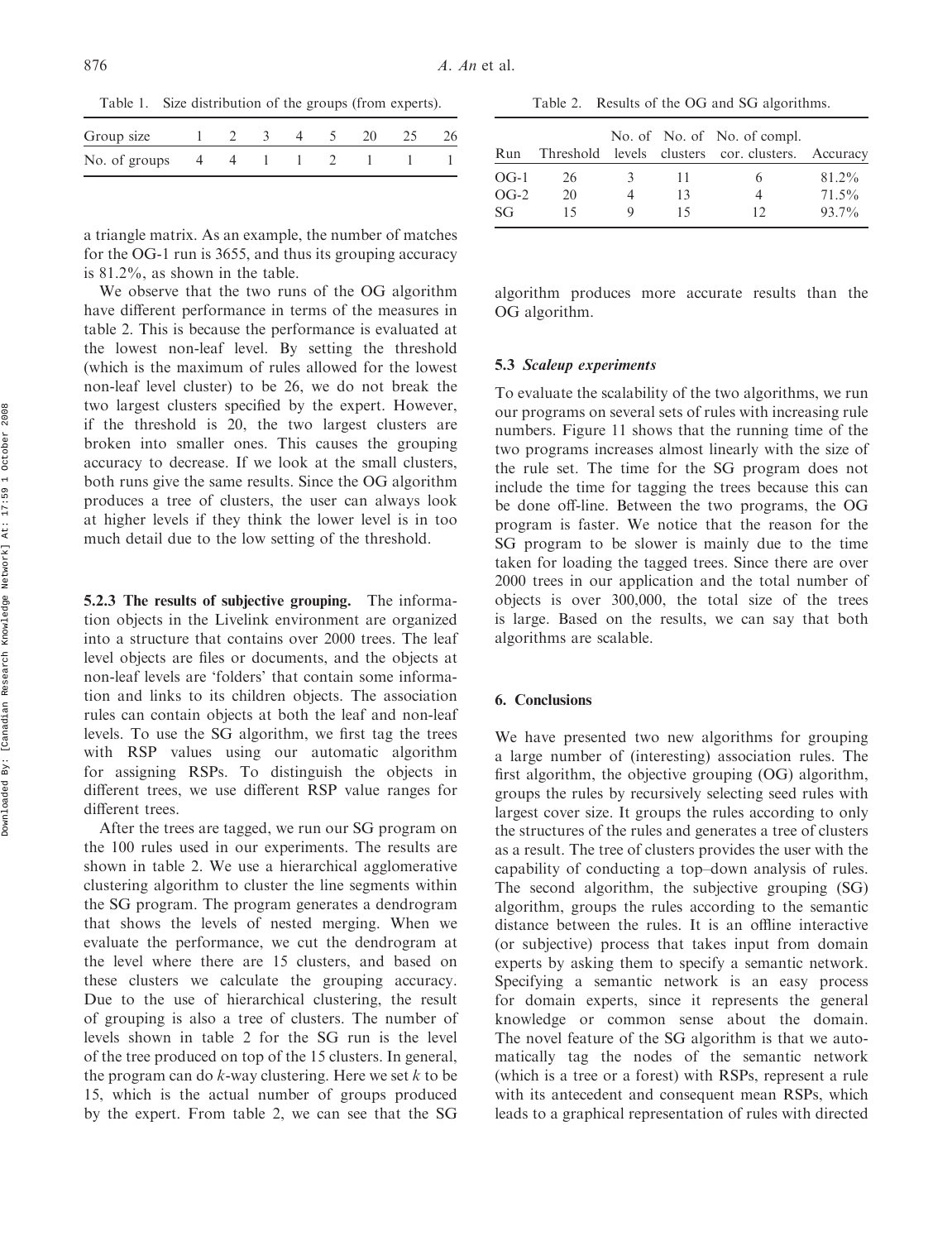

Figure 11. Results of the scaleup experiments.

line segments, and finally, group the line segments with a special designed distance function. In addition, both OG and SG algorithms provide a summary description for each group. With the OG algorithm, we can use the seed rule of each group to describe the rules, while with the SG algorithm we can use the 'mean rule' which is described by two RSP means (one for the antecedent and the other for the consequent).

We also presented an application in which we evaluated the two algorithms by grouping a set of interesting association rules discovered from the Livelink log data. Our experiment shows that both methods are effective and produce good grouping result with respect to the expert grouping result. Between the OG and SG algorithms, we showed that the SG algorithm produces more accurate results than the OG algorithm. This is because it groups the rules according to the semantic 'positions' of the rules, which is closer to the way of grouping by the expert. Our experiment results also showed that both algorithms scale well with an increasing number of rules.

We also found from our experiments that some rules that were grouped together by our expert (because the expert thinks the two rules are semantically related) were clustered into different groups by the SG algorithm. This is because the objects in the two rules are far away from each other in the trees. This indicates that the semantic trees that we have for this application do not exactly reflect the semantic relationship of the objects. Some type of network structures which are not trees would be more accurate to describe the domain knowledge. For example, consider three items, 'books', 'glasses' and 'sunglasses'. Usually, 'books' is under a different category from 'glasses'

and 'sunglasses'. However, semantically, 'books' and 'glasses' are close to each other, 'glasses' and 'sunglasses' are also close to each other, but 'books' and 'sunglasses' are far way. Thus, similarity is not transitive. The tree structure cannot represent this intransitivity.

In the future, we will look into solutions to this problem. We will also conduct experiments on more data sets to test the two algorithms.

## Acknowledgments

The authors would like to thank Open Text Corporation and CITO (Communications and Information Technology Ontario) for supporting this research. In particular, they would like to thank Gary Promhouse of Open Text for spending time on grouping the association rules generated in the experiments. Their thanks also go to Mr Miao Wen for his help in implementing the algorithms presented in the article.

#### References

- G. Adomavicius and A. Tuzhilin, ''Expert-driven validation of rulebased user models in personalization applications'', Data Mining and Knowledge Discovery, 5, January/April 2001.
- R. Agrawal, T. Imielinski and A. Swami, ''Mining associations between sets of items in massive databases'', in Proceedings of the ACM-SIGMOD 1993 International Conference on Management of Data, Washington, DC, 1993. pp. 207–216.
- R. Agrawal and R. Srikant, ''Fast algorithms for mining association rules'', in Proc. of the 20th International Conference on Very Large Databases, Santiago, Chile, September 1994.
- J. Blanchard, F. Guillet, R. Gras and H. Briand, ''Using informationtheoretic measures to assess association rule interestingness'',